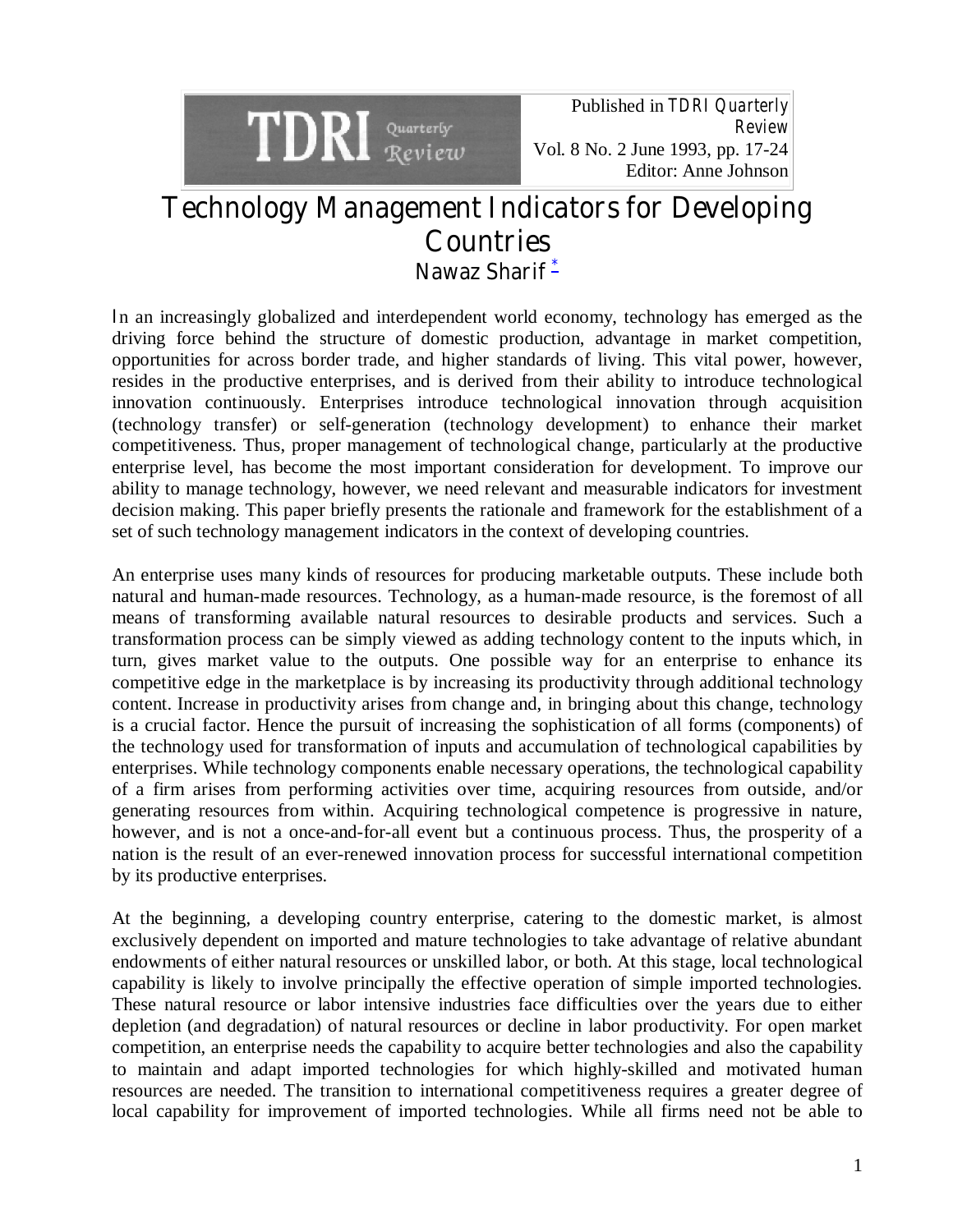engage in major product and process innovation, they must at least have the capacity to undertake incremental improvements in existing technologies, as competition is based on product differentiation and response to demanding customers. Successful entry into this market requires a large number of scientists and engineers and considerable investment in in-house research and development (R&D). Internationally-competitive enterprises pursue innovations leading to the commercialization of new products and processes. Thus, technology development capability becomes the most important prerequisite for emerging areas—Biotechnology, New Materials, Computer Integrated Manufacturing (CIM) and Information Technology (IT) based products and services, which are becoming the world's most fiercely competitive industries. Some of these emerging technologies, being scale-neutral, flexible and situation independent, are opening up new opportunities for developing countries to apply high-tech, but low-cost, solutions to basic needsrelated problems. Without utilizing advanced technologies and blends of the traditional and advanced, the surpluses needed for self-reliant economic growth cannot be generated.

Due to the lack of financial and technical resources, enterprises in developing countries are initially dependent upon imports for sophistication of technology components. For advancement of technological capabilities, they are also very much dependent either on the transnational corporations (TNCs) or the national technological infrastructure and climate. The technological infrastructure and climate can be either a constraint to or a catalyst for achieving the full technological potentials of an enterprise. Furthermore, at present, when environmental concern is high on the global agenda, it is important to incorporate environmentalism (a "pollution prevention" form of mind) in technology management decisions. Even in developing countries, environmentally-sound technological resources can contribute to the wealth of a nation through competitive advantage in international trade. It is the foundation upon which the competitive world market of tomorrow is being built.

In a competitive market, the growth of a firm and the trajectory of its technology are closely interwoven. One can also find a direct link between business strategy and technology life-cycle characteristics. In the introduction phase, the performance requirements for new products and market needs are not well defined, which means the source of innovation is often the users and the business strategy is customer and environment responsiveness. In the growth phase, the basis for competition is on performance and specific features. In the maturity phase, with achieved standardization, the basis for competition shifts from performance to diversification with respect to niche markets. In the decline phase, when a new technology is substituting an older one, the continuation of older but still functional products and processes can give competitive edge to companies with significant brand loyalty due to image or to small enterprises serving the price sensitive market vacated by industry leaders (who adopt new technologies for higher value markets). It is, therefore, necessary to integrate technological restructuring into the overall business strategies of an enterprise for successful competition in the international market.

The above brief introduction suggests that, to manage technology resources properly, it is imperative that we attempt an integrated approach to develop technology assessment procedures which should include considerations of: resource constraints, component sophistication, capability accumulation, support from infrastructure, stimulation by climate, strategic restructuring, and environmental soundness. The need becomes all the more critical under the current pace of rapid technological change. This paper presents a set of technology management indicators, corresponding to the above requirements, specifically in the context of the prevailing deregulation and privatization trend in most developing countries.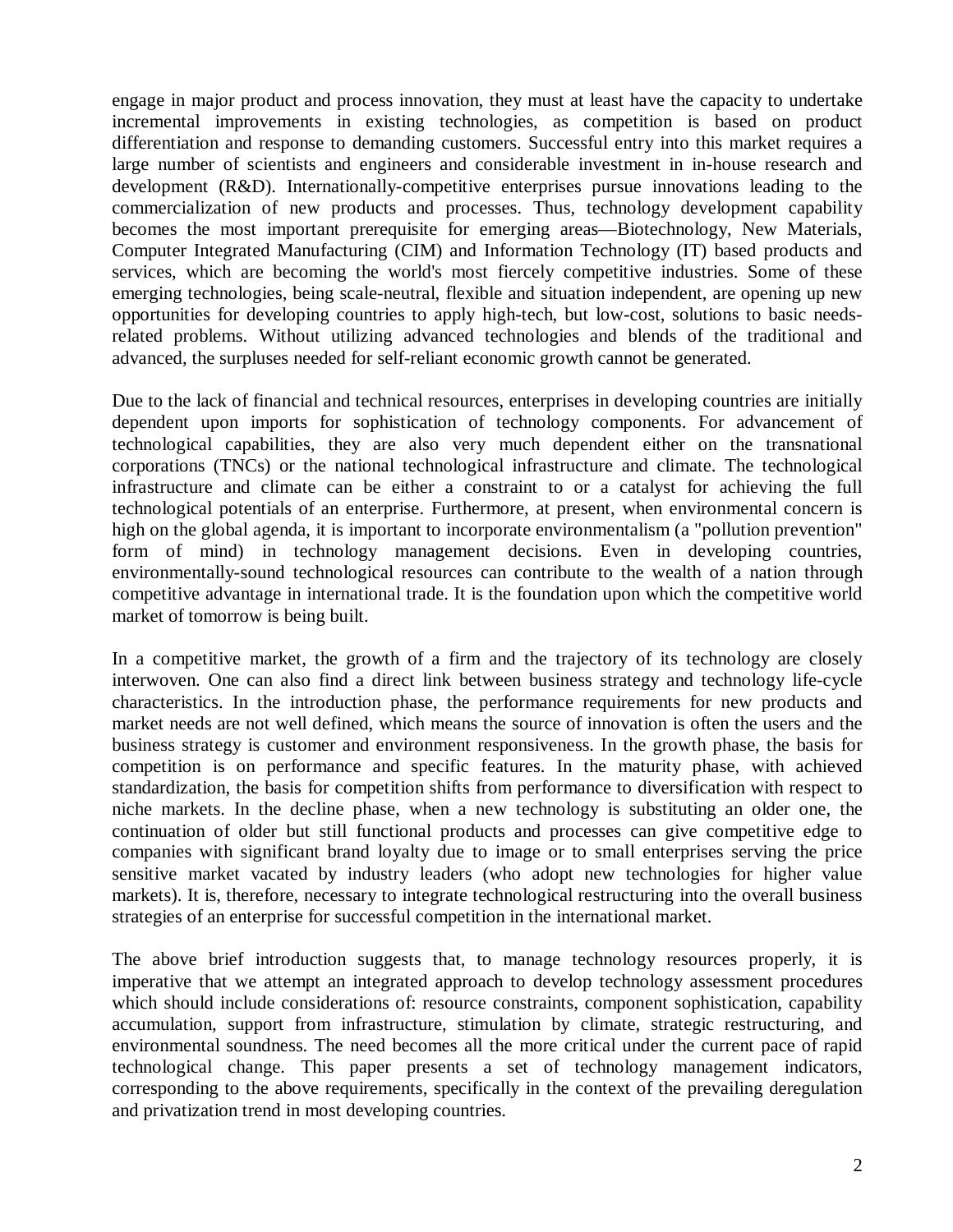# **TECHNOLOGY RESOURCE CONSTRAINTS**

Resources for a productive enterprise refer to all available supplies that can be used as needed. It is possible to categorize these resources into three broad types—natural resource, human resource, and human-made resource. Natural resource availability is widespread throughout the world—air is available everywhere; water in most places; food in many places; minerals in some places. There are many constraints with natural resources—everything is not available everywhere; there is uncertainty regarding supply quantity and quality; inadequate concentration at one place for longterm use; the regeneration cycle is generally very time consuming; etc. Although there are problems in determining true market prices of state-owned natural resources (market mechanisms fail if prices are not realistic), endowments of raw materials reduce a country's imports; natural resources, if saved, can be used later.

Human resource has a dual position: the consumer of natural resource and also the producer of human-made technological resource. As previously mentioned, in the present-day world economy, technology is the most important resource for competitive business. As technology changes through a process of never-ending "substitution of old by new," however, any given technological resource becomes obsolete when someone has produced a better one. Therefore, not only does technology by itself not produce results (it is only a means), it cannot even be saved for later application as it becomes non-competitive. Over the years, the rate at which new technologies are generated throughout the world has grown exponentially. Technological life-cycles have become so short that a leading firm has to be willing to make its own products obsolete to maintain competitive posture.

All enterprises compete for scarce resources in an attempt to ensure a steady supply. Consumption of natural and human-made technology resources is very high in the developed countries. Moreover, as it is not location specific and also as it is our own creation, human-made technology resource enables us to develop wherever and in whatever way we want. But, if an enterprise has to depend heavily on imported resources (natural and technological), its market value addition is significantly vulnerable. We therefore need to assess resource consumption compatibility with available resource endowments. An enterprise must consider the relative proportion of locally-available versus imported resources; otherwise it can become the victim of over-reliance on its suppliers from abroad.

#### **TECHNOLOGY COMPONENT SOPHISTICATION**

Technology should be understood thoroughly to be managed properly. Hence, it cannot be treated anymore as just "a thing" or simply "a black box." One possible way to comprehend technology fully is to decompose technologies needed by any productive enterprise into four specific embodiment forms (or components). Commonly identifiable technology components for conversion of inputs to marketable outputs are:

- Object-embodied physical facilities, such as: tools; devices; equipment; machinery; structures—called Technoware—which enhance human physical powers and controls for all necessary transformation operations;
- Person-embodied human abilities, such as: skills; knowledge; expertise; creativity—called Humanware—which contribute to actual utilization of available natural and technological resources for productive purposes;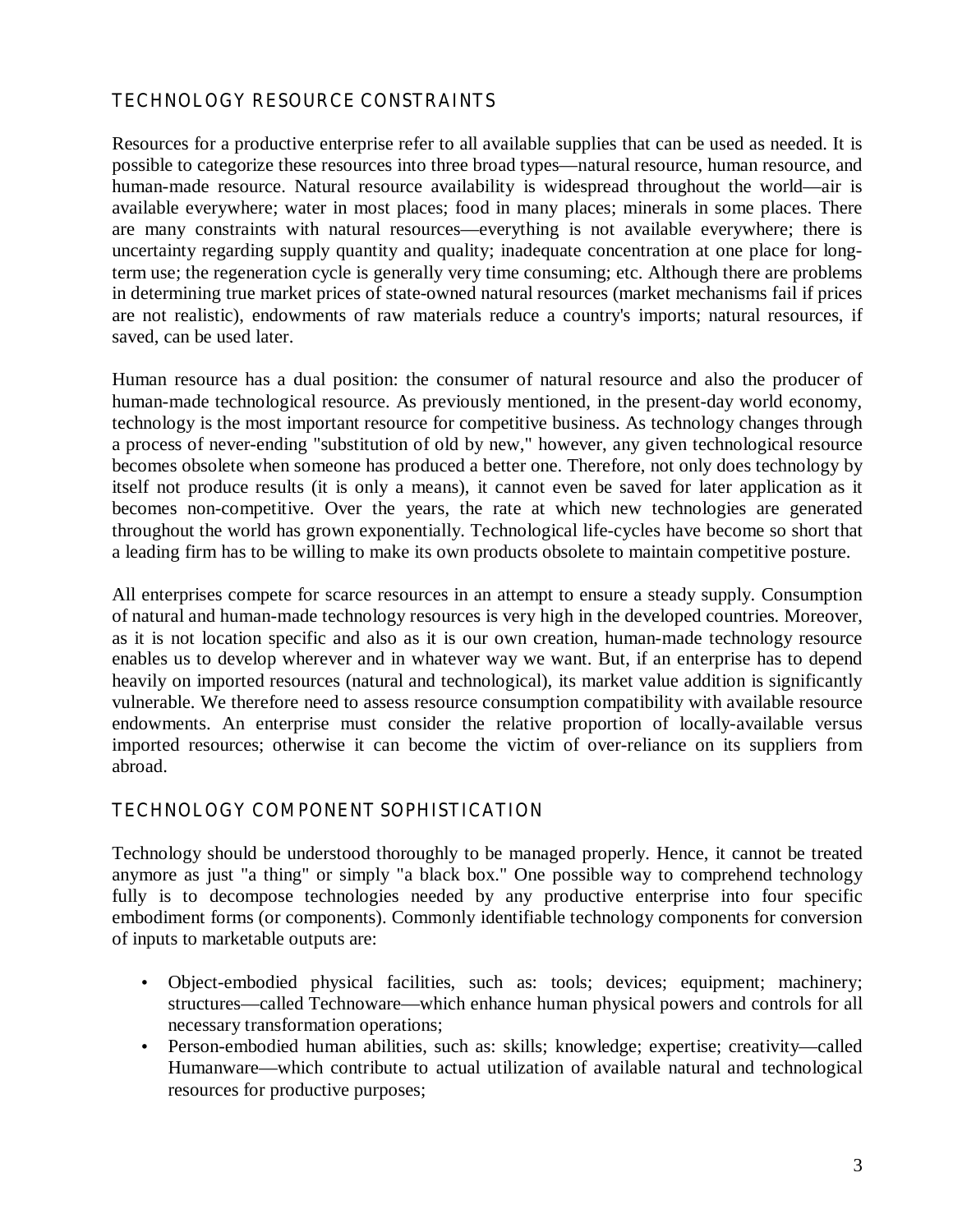- Record-embodied documented facts, such as: design parameters; specifications; blue-prints; operation, maintenance and service manuals—called Inforware—which enable quick learning and help time and resource savings; and
- Institution-embodied organizational frameworks, such as: methods; techniques; linkages; networks; practices—called Orgaware—which coordinate all productive activities of the enterprise for achieving purposeful results.

All four components of technology (technoware, humanware, inforware, orgaware) interact dynamically and are required simultaneously for the successful performance of an enterprise. The relative importance of the four components of technology depends, however, on the type of transformation and operational complexity. Also, due to the existence of interactions and trade-offs among the components, similar outputs (in terms of technology content added) can be produced by different combinations. That is why choice of technology is a complex decision problem.

Improvement in the degree of sophistication of the four components of technology gradually enhances the technology content addition potential of an enterprise. Generally, technoware degree of sophistication corresponds to increasing complexity of physical transformation operations; humanware degree of sophistication indicates increasing level of competence; inforware degree of sophistication represents increasing utility of available facts; and increasing orgaware degree of sophistication results in improved overall performance in the marketplace. Thus, these four components of technology provide a dynamically interacting base for transformation of inputs to outputs.

Since technological sophistication is essential for competition, assessing the gap of the four technology components relative to the state-of-the-art can indicate the strength or weakness of an enterprise. Major criteria for assessing technoware position vis-a-vis the state-of-the-art may include: scale of operation, scope of outputs, quality of outputs, and safety or environmental soundness of operation. Criteria for assessing humanware position relative to best practice elsewhere may include: level of general education (knowledge intensity); appropriateness of training and retraining, relevant experience, and motivation of the personnel. Criteria for assessing inforware position may include: relevance (value), timeliness (utility), and reliability of acquired facts. Criteria for assessing orgaware position may include: market performance, organizational effectiveness, and technological capability self-reliance of the enterprise.

# **TECHNOLOGY CAPABILITY ADVANCEMENT**

Availability of all four technology components is a necessary but not a sufficient condition for competition. Technology capability is also essential. Technology capability is often confused with the ability to carry out research and development (R&D) only. While this is important, the most critical aspect is the ability to manage technological change. An enterprise in a developing country may obtain the above-mentioned components of technology in two ways-either by importing (transfer) or developing locally. However, to use imported technology or to develop indigenous technology components, experience in "doing" and "institutional learning" needs to be accumulated which gives rise to different technological capabilities. The technological capabilities of an enterprise can be broadly classified into four types, as follows: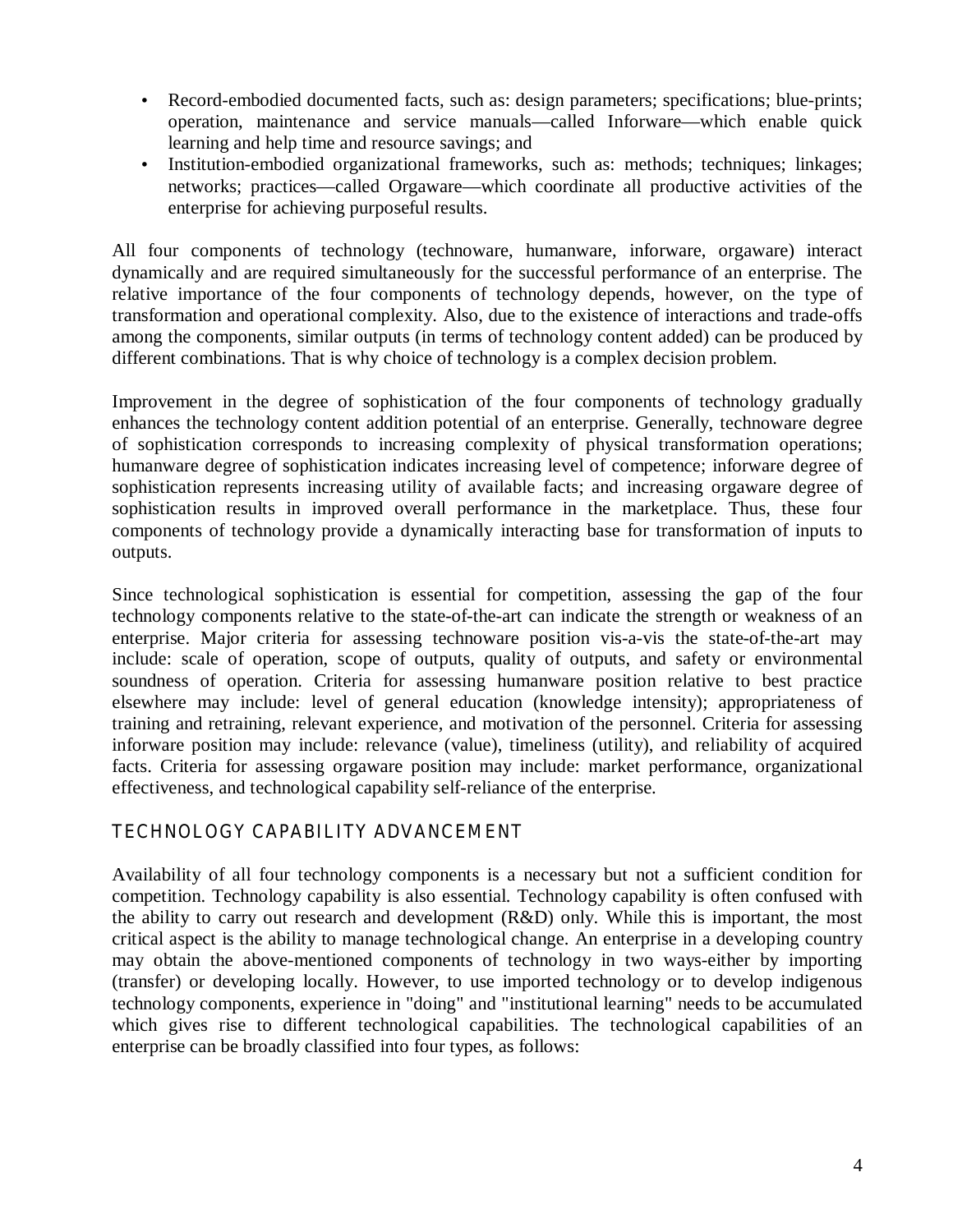Technology Utilization Capability—which includes: operation, monitoring and maintenance of technology components (technoware, humanware, inforware, orgaware) for transformation activities;

Technology Compilation Capability—which includes: commissioning all required physical facilities, coordinating supply and demand, and mobilization (handling and storage) of all resources;

Technology Acquisition Capability—which includes upgrading all components of technology through: searching, selecting, negotiating and arranging timely procurement; and

Technology Generation Capability—which includes: defining market-driven needs, developing new products and processes, building prototype and scale-up facilities for testing, and arranging venture capital funding for implementation of innovations.

These four types of capabilities can also be looked at from the point of view of two kinds of learning—learning by doing (utilization and compilation) and learning to change (acquisition and generation). Advancement of the utilization capability generally refers to increasing the scale of operation, monitoring and maintenance. It enables gradual progress toward optimal use of all available technology components. Compilation capability advancement refers to increased ability to mobilize all resources for optimum efficiency and economic benefits. It corresponds to increasing the scope of operation for responding to different market niches. Acquisition capability advancement results in greater vitality of the enterprise in undertaking technological change management. It also means a better deal in procurement. Technology generation capability advancement indicates realization of crucial self-reliance and control in the supply of critical technology components for effective international market competition.

With respect to acquisition capability, it may be noted that, internationally, financial and strategic imperatives rather than welfare motives dictate the direction of resource flow. For instance, technoware for production and services (other than the state-of-the-art) can normally be bought on the international market for a price determined by the relative bargaining position of the buyer and the seller. However, high quality humanware generally migrate from localities with poor standards of living (developing countries) to places with superior material and professional standards of living (developed countries). Inforware, that can provide a competitive edge, are not sold on the open market, rather restrictions are imposed on the flow of valuable (strategic and critical) inforware for commercial benefits. Although some advanced technoware can be transferred to maintain competitive edge, technology generation is essential. Moreover, decisions regarding which technology to transfer and which technology to develop require proper understanding of the unique nature (successive substitution) of the technological change process, so as to take advantage of possible leapfrogging. Leapfrogging in the use and production of sophisticated technoware is often possible, if humanware, inforware and orgaware are well developed.

The components of technology and technological capabilities are interrelated in a systematic way and they are self-reinforcing, even though some of the interactions occur over vastly different time frames. Also, there is a definite order in capability advancement—starting with utilization capability up to generation capability. However, for advancement with respect to each capability, it is necessary to achieve an increasing degree of sophistication for technology components relevant to the corresponding capabilities. Advancement in the level of capability accumulation means a better level of synergy as the combined actions of separate components make the total effect greater than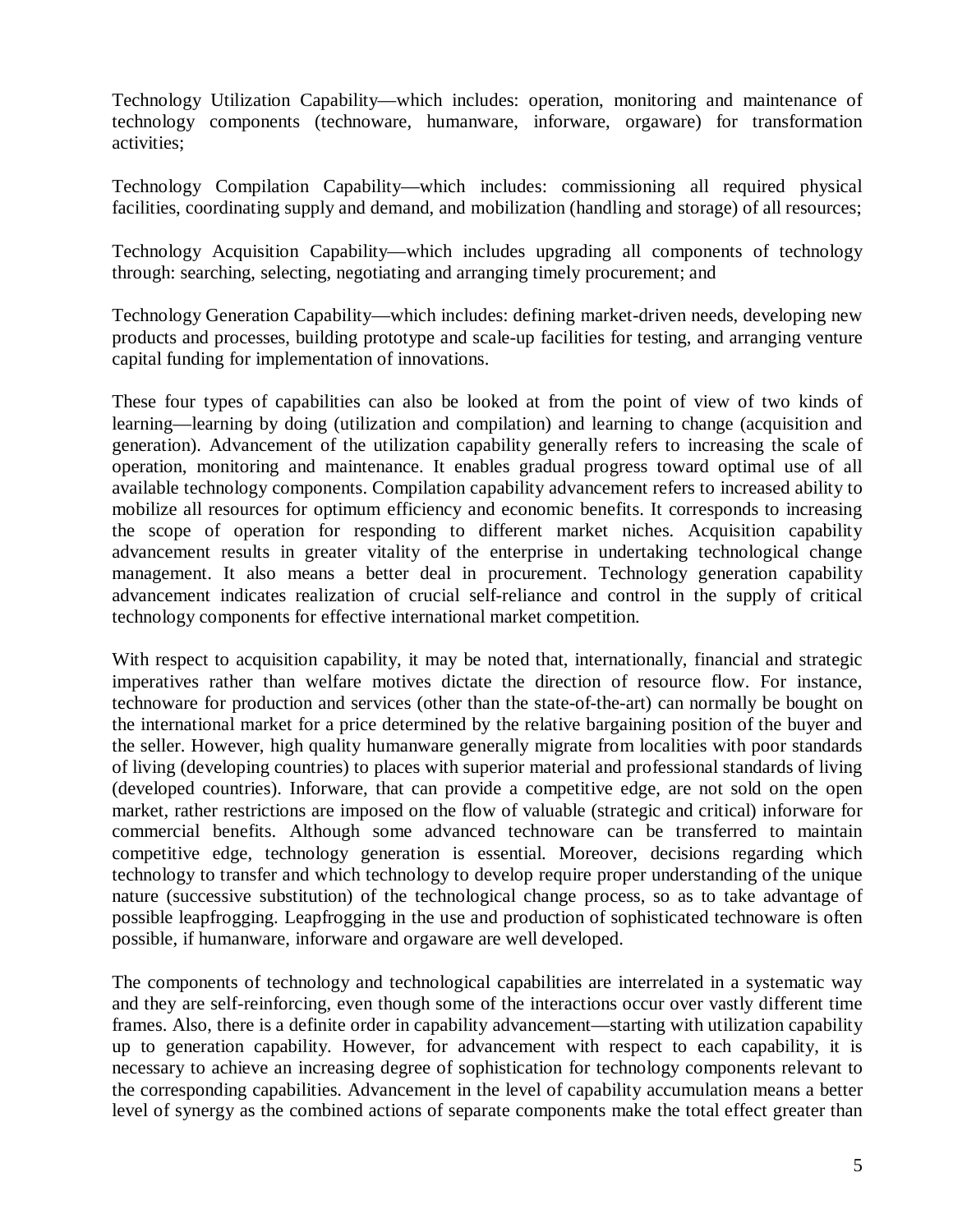the sum of individual effects. Capabilities enable an enterprise to react to and to take advantage of new opportunities in an ever-changing world. Capability enhancement is a process of institutional learning, which results in both increased productivity and economic efficiency of an enterprise.

# **TECHNOLOGY INFRASTRUCTURE DEVELOPMENT**

Since almost all enterprises in developing countries are of small or medium scale, their capability to introduce technological change depends on the support provided by the national technological infrastructure. What can be bought and what can be locally developed depends on the status of this infrastructure, which is supposed to promote technological innovation through strong triangular linkages among: academic institutions engaged in science and technology education and research (Academia), a wide range of science- and technology-related research and development organizations (R&D Units), and the engineering and industrial productive enterprises (Industry). Three major types of technological innovation expected to result from these triangular linkages are: product-process innovation, knowledge-skill innovation, and methods-package innovation. A large number of promotion agents (public and private institutions) are necessary to support any or all of these innovations. The totality of these institutions can be called the "advanced factor creation mechanism" or simply the technological infrastructure. Infrastructure status can be assessed by specifically considering the following:

- The strength of "Triangular Linkages" among three types of institutions—the academia, the R&D units, and the industries. Linkage means elements of the link (institutions) and flow between links. Major criteria for assessing the strength of this innovation triangle may include: presence of all links above the minimum critical level, magnitude of their interactions, and extent of utilization of facilities. The magnitude of interactions may be considered in terms of flow of money, technoware, humanware, inforware and orgaware.
- The continuity of technological "Innovation Chains" which include three prominent development aspects—product-process development, knowledge-skill development, and methods-package development. The major phases of the product-process development chain are: searching, designing, generating, and modifying. Phases of the knowledge-skill development chain are: exposing, training, educating, and upgrading. Phases of the methodspackage development chain are: conceiving, formulating, preparing, and evolving. The most important consideration is to ascertain the presence and adequate performance of promotion agents corresponding to each phase of the three development chains.
- The catalytic effect of "Technology Mentors" which are generally of two types—investment promotion board and venture capital institutions; and certification, testing, quality assurance and standardization institutions. These institutions contribute significantly in screening the appropriateness of imported technologies and promoting the commercialization of indigenous technologies. Major criteria for assessing the impact of these institutions could be: extent of equity participation, and direct involvement of these institutions with the local enterprises.
- The supportive role of "Technology Guiders," which are categorized into two broad groups—all those institutions involved with science and technology information services; and other institutions engaged in advisory and consultancy services (including technology transfer boards). These institutions provide the direction as well as the opportunity for selfreliance. Major criteria for assessing their contribution could be: value of service provided; and extent of independence from external (foreign) services.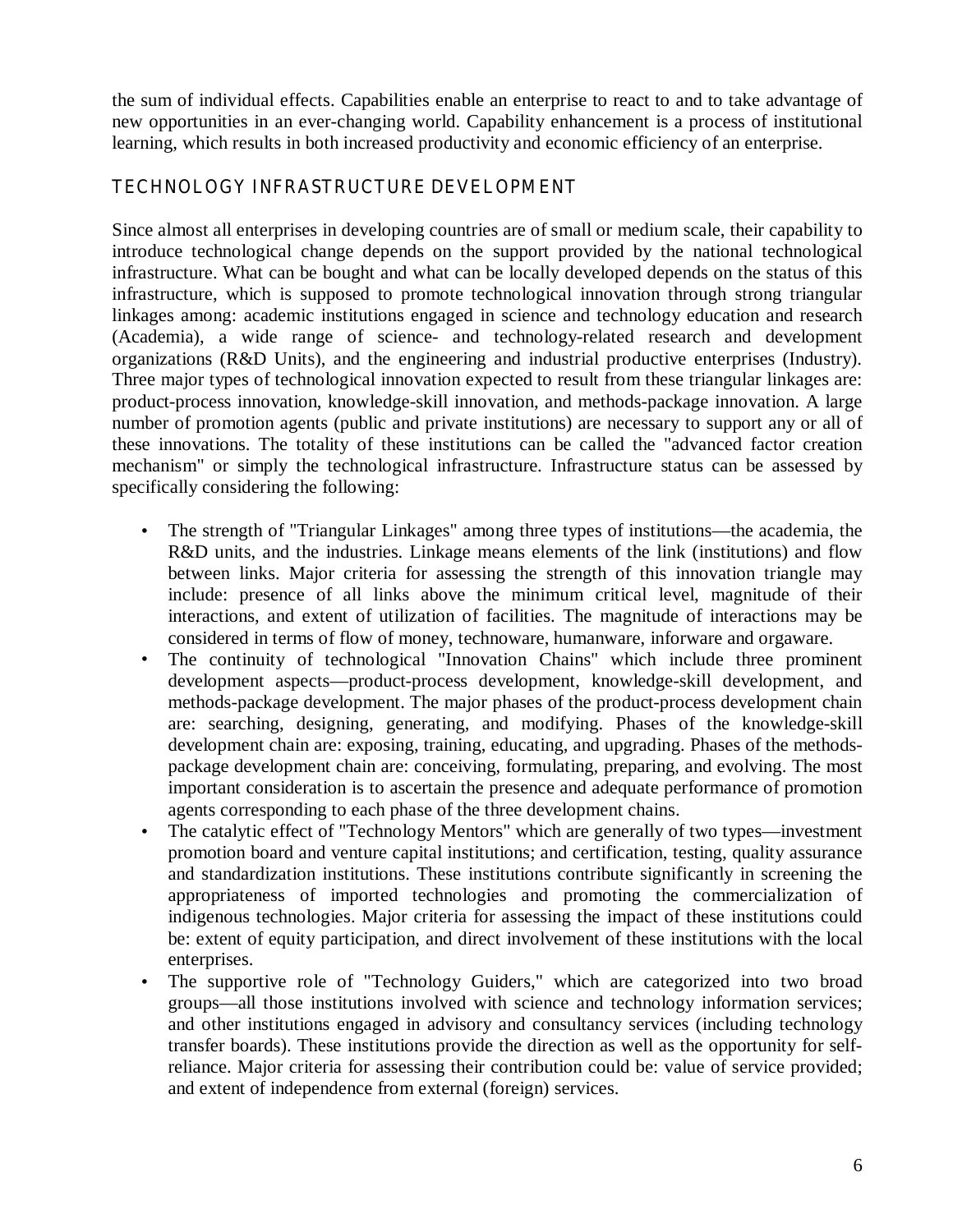All institutions need a minimum level of critical mass for satisfactory performance. Therefore, a missing link in the technological innovation process exists not only if one of the promotion agents is missing but also if any of the institutions (or promotion agents) lack this minimum critical mass. Any missing link is a serious weakness to be remedied for successful innovation and self-reliance.

# **TECHNOLOGY CLIMATE DYNAMISM**

The success of an enterprise in achieving technology-based development depends to a large extent on the national technology climate within which the enterprise has to operate. Technology climate refers to: degree of national commitment to and socio-cultural acceptance of technology for development; and effectiveness of national mechanisms for integrating science and technology policy aspects with development planning. Besides government policies, there are other actors market forces and cultural aspects—which set the rules of the game for any productive enterprise and influence the dynamism of the national technology climate. The status of technological infrastructure is also very much linked with the market condition and government policies. Assessment of the order of dynamism of the national technology climate, which determines the technological potentials of an enterprise, can be made in terms of the following important stimulating factors:

- Intensity of "Competition from Open Market Rivals"—which causes pressure for continuous technological innovation. Some possible measures for assessing the fierceness of competition could be: ratio of export of outputs to total production, difference between the largest and the smallest producer, and number of similar enterprises in the local and international markets. One competitive industry helps to create related industries in a mutually reinforcing process. This process of industry evolution often breeds new competitive industries.
- Nature of "Cooperation from a Related Industry Cluster"—which magnifies and accelerates the process of factor creation. Well-developed clusters of related industries help pooling of private resources for technology factor creation, such as: human resource development, information services, consultancy services, etc. Also clusters provide mobility of skilled manpower. The strength of the cluster may be assessed indirectly by determining: ratio of imported inputs to total inputs consumed, and share of the local cluster market to the world cluster market size.
- Pressure from "Special Preferences of Customers"—which makes technological innovation essential. Whether the customers are price, quality, feature or environment sensitive determines to a large extent the business strategy of an enterprise, which in turn influences efforts in technology components and capability development. One key success factor for innovation is that the enterprise must be located in a place which has a reputation for evaluating and using the outputs in a very demanding way.
- General "Conduciveness of Culture"—which depends on many factors, such as: a knowledge-seeking and future-oriented human resource base, an open reward system that encourages innovation and risk taking, strong leadership and commitment through direct involvement, and interest coordination and consensus building for resources mobilization. The leadership (at every level: firm, industry, nation) should catalyze not only the technological challenges and opportunities of today but also preparedness of the future.

A concentration of rivals, customers and suppliers promotes efficiency and specialization, which also influences the innovation process. The incentives and regulatory regimes affecting economic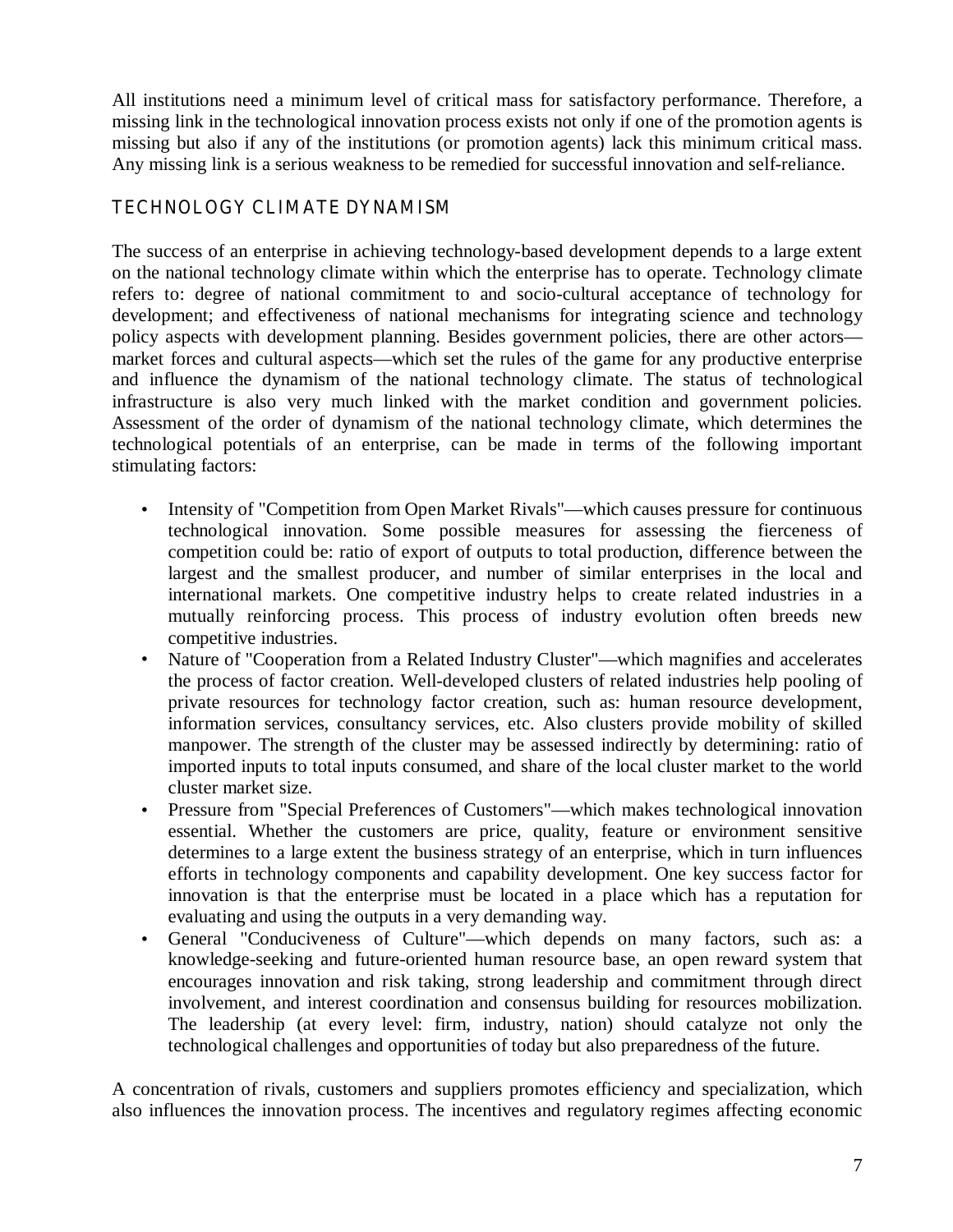development have to put pressure on enterprises to enhance their technological capabilities, and thereby to increase productivity and competitiveness. Earlier, laws and rules concerning entry, competition, and restraint of trade were adopted to offset the natural tendency of a mass-productionbased system to grow to the largest possible scale. Nowadays, it is necessary to encourage resources accumulation and joint research for the development of pervasive and generic technologies.

## **TECHNOLOGY STRATEGY RESTRUCTURING**

Commonly practiced business strategies, under the free market condition, can be categorized as striving for: price leadership through producer cost minimization, quality leadership through customer value maximization, niche leadership through market segment feature specialization, and image leadership through customer prestige creation. The ramification of technology is implicit and pervasive in each of these business strategies. However, to consider technology aspects explicitly, it is desirable to keep in mind the possible technological strategies for securing competitive advantage. In the context of developing countries, the dynamism of the strategic choices is derived from the route for gradual but determined advancement from price, quality or niche leadership situations to image leadership on the basis of the following technological strategies:

- Technology Extender Strategy—imported and old technology-based small-scale start-up enterprises use this strategy for the low-value local market. Some of the general characteristics are: price and service sensitive market; filling market niches by industry giants/leaders (who shift to emerging areas); utilizing time and production factor cost advantages; price leadership; buy readily available technology components; start with elementary technological capability; no research and development.
- Technology Exploiter Strategy—selective importation of technology mostly through joint ventures by medium-sized firms using this strategy for quality leadership in the medium value market. Some of the general characteristics are: emerging international companies basically using advantages of production factor costs and market differentiation; utilizing standardized technologies; reliance on uniform quality; some efforts for method-package innovation; generally price leadership in medium value market; cost savings by cheap labor and cheap input substitutes; buy available technology components; needs secondary technological capability; should have adequate technological infrastructure support; product design often reflects foreign market needs.
- Technology Follower Strategy—creative imitation based on licensed technology enabling large firms to enter the international market. Some of the general characteristics are: international companies adapting and using advanced technologies for growing regional and global markets; reliance on adaptive research and reverse engineering; emphasis on skillknowledge innovation; economy of scale; subcontracting approach; emphasis on market promotion; niche and quality leadership; high value market; buy and make technology components; needs advanced technological capability.
- Technology Leader Strategy—introducing self-developed technologies giving rise to temporary monopoly in emerging areas. Some of the general characteristics are: pioneering companies using state-of-the-art technologies for competing in growing global markets; heavy reliance on internal research and development; emphasis on product-process innovation through basic research; niche and image leadership; flexible production system; very high value market; monopolistic segment market; economy of scale as well as economy of scope; demand sophistication accelerates quality improvement; in-house R&D for advanced and specialized technology components; needs superior technological capability; conducive technology climate.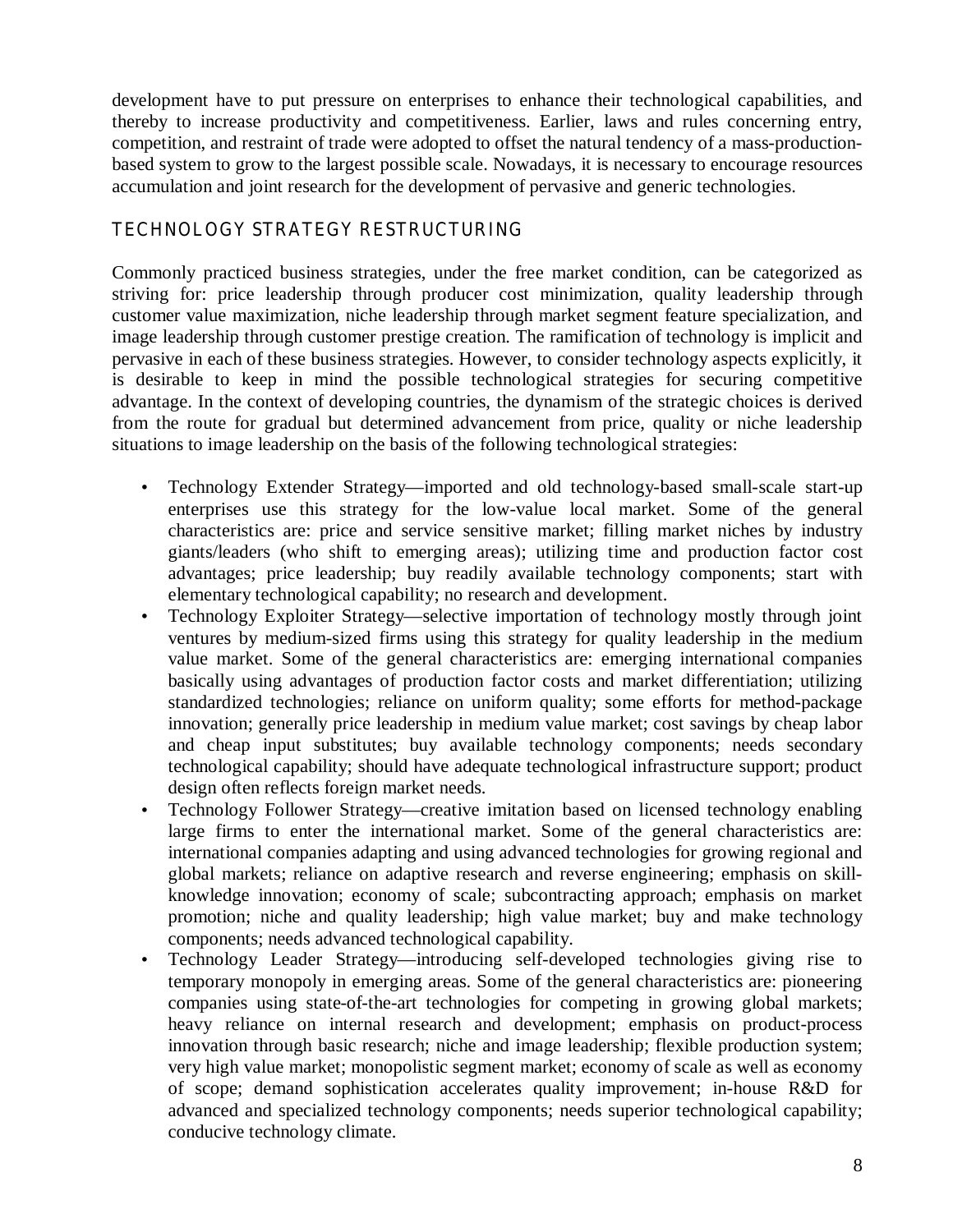It is apparent that, unless there is a world-class research institution producing state-of-the-art knowledge, it is virtually impossible for a small-scale developing country enterprise to start with a technology leader strategy. The likely path for strategic progression in the developing country context is from technology extender to technology exploiter to technology follower and then to technology leader (in very carefully selected areas of specialization). This step-by-step progression pattern in developing countries does reflect a process of industrial restructuring broadly determined by competitive market forces. There is significant technological implication in such a restructuring process in a developing country. The relative importance of technological capabilities also changes as an enterprise attempts to move from the extender strategy to the leader strategy. For higher stages of technology strategy, advanced levels of technological capabilities are required; and there has to be a certain degree of component sophistication for capability advancement. For example, an extender needs to emphasize mostly utilization capability; an exploiter needs both utilization and compilation capabilities; a follower must have adequate utilization, good compilation, and fair acquisition capabilities; and a leader must have all capabilities at a very high level. Also, it may be noted that the critical role of technology transfer and technology development changes along the technology strategy progression path—initially more emphasis on technology transfer and eventually more emphasis on technological development.

# **TECHNOLOGY ENVIRONMENT SYMBIOSIS**

Attempting technology component sophistication (for strategic progression) through technology transfer also requires careful consideration of environmental soundness. Even in developing countries, in addition to economic and technological considerations, one cannot overlook environmental sustainability considerations. For this, we need to assess the appropriateness of transferred technology. However, technological appropriateness is a complex and dynamic concept, involving value based evaluation on the basis of many factors: economic feasibility, endowment rationality, technological progression, and environmental sustainability. Besides meeting government regulations regarding pollution control and waste disposal, decisions regarding technoware sophistication should include considerations of: replacement of non-renewable resources, reduction in the use of scarce resources, re-using all resources, and, whenever possible, recycling all resources to conserve nature. Technology management for sustainable development requires international technology transactions that are: economically efficient, commercially attractive, and, at the same time, environmentally acceptable.

We now recognize that technology is the most important resource for development. We want to use technology as a strategic variable, knowing very well that the application of any technology may have some side effects (immediate or long term). Risk is inherent in all uses of technology. Moreover, over-use, waste, and inefficiency coexist with resource scarcity. Environmental acceptability needs to be assessed in terms of the impact of the enterprise activities toward air, water, land and atmospheric pollution.

#### **RELATIVE ASSESSMENT AND USEFULNESS**

Due to the absence of absolute measures, and as the technological change process is very dynamic, assessments of technological aspects have to be undertaken on a relative basis. Moreover, since markets in most developing countries have a high degree of imperfection, conventional financial indicators do not adequately describe the technological capabilities of a firm or an industry. Therefore, technology assessments, focusing explicitly on measuring the technological strengths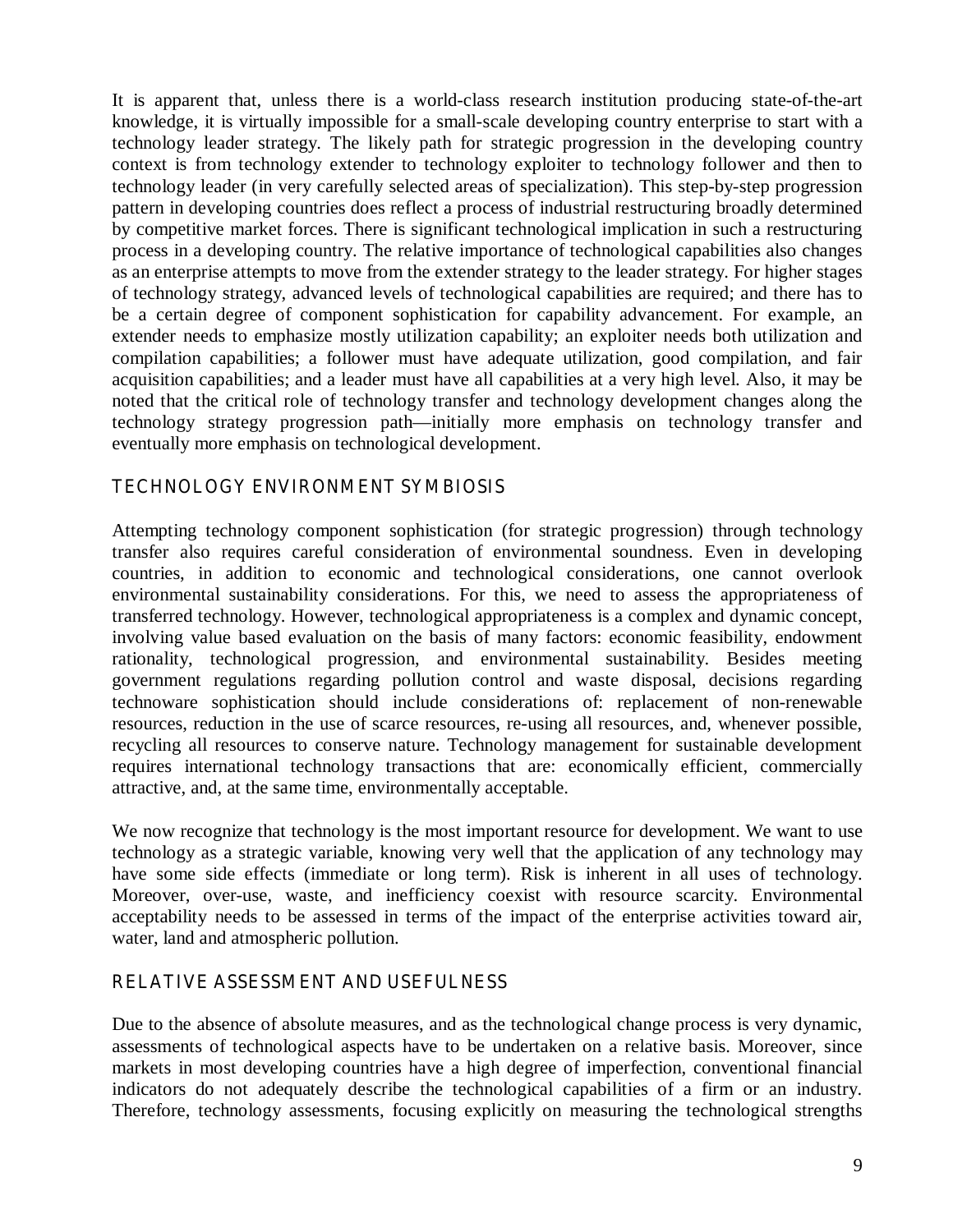and weaknesses (relative to the state-of-the-art or best practice elsewhere), could give valuable insight for management decision making. Since the "technology gap" is generally re-enforcing, deliberate investment is necessary to get out of this trap. It is possible to use a relative scoring method in terms of selected qualitative attributes. A possible set of attributes and potential usefulness of these indicators are as follows:

- Dependence on external resources—Alarming-Disturbing-Tolerable-Reasonable—constraint due to foreign ownership with respect to natural resource, human resource and human-made resource. Assessment of vulnerability and critical dependence on foreign inputs will ensure recognition of supplier power of technology and identify importation constraints in its use as a strategic variable for competitive growth.
- Degree of sophistication of technology components—Low-Medium-High-Top—status of available technoware, humanware, inforware and orgaware in relation to best practice elsewhere. Assessment of relative gap from the state-of-the-art (or best practice) can help in evaluating technological strengths and weaknesses for proper allocation of additional investment funds for achieving increased productivity.
- Level of advancement of technological capability—Elementary-Secondary-Advanced-Superior—position of institutional learning through utilization, compilation, acquisition and generation of technology components. This analysis can also help in identifying current institutional strengths and weaknesses so as to build a solid foundation upon which to develop the ability to manage technological change (both technology transfer and technology development).
- Status of development of technological infrastructure—Poor-Average-Good-Excellent performance posture related to triangular linkages, innovations chains, mentors and guiders. Adequate attention is necessary to ensure the presence of linkages and minimum critical mass resulting in institutions (promotion agents) achieving both relevance and excellence.
- Order of stimulation produced by technology climate—Negligible-Weak-Moderate-Exceptional—dynamism provided by market competition, industrial cooperation, customer preferences and cultural conduciveness. Recognizing that increased funding for research and development is not enough, the policy regime has to encourage technological innovation by the private sector.
- Prospects of technological restructuring—Bleak-Difficult-Promising-Shining—position of strategic progression considering component, capability, infrastructure and climate conditions. Persistent efforts and step-by-step progression with adequate allocation of resources in highly-selective and high-potential areas is essential for strategic restructuring and competitiveness building.
- Associated environmental risk—Extreme-Large-Some-Little—consequences in terms of the impacts on air, water, land and threat to life. Ensuring proper use of technology as the key resource for sustainable development. The purpose is also to promote the generation and use of environmentally-sound technologies to safeguard the natural environment for future generations.

For each of the technology management indicators mentioned, qualitative assessment is possible if one identifies a situation-specific criteria function (many examples were previously given) for relative scoring between the worst and the best position. Once the individual positions are assigned the attributes (with predefined scores), a simple weighted average can give the overall situation. These measurements can reveal the probable implications for strategic decisions and they may strengthen the exercise of foresight and prudence in identifying proper business strategies along with the technology strategies. Such measurements need the wholehearted commitment of the top